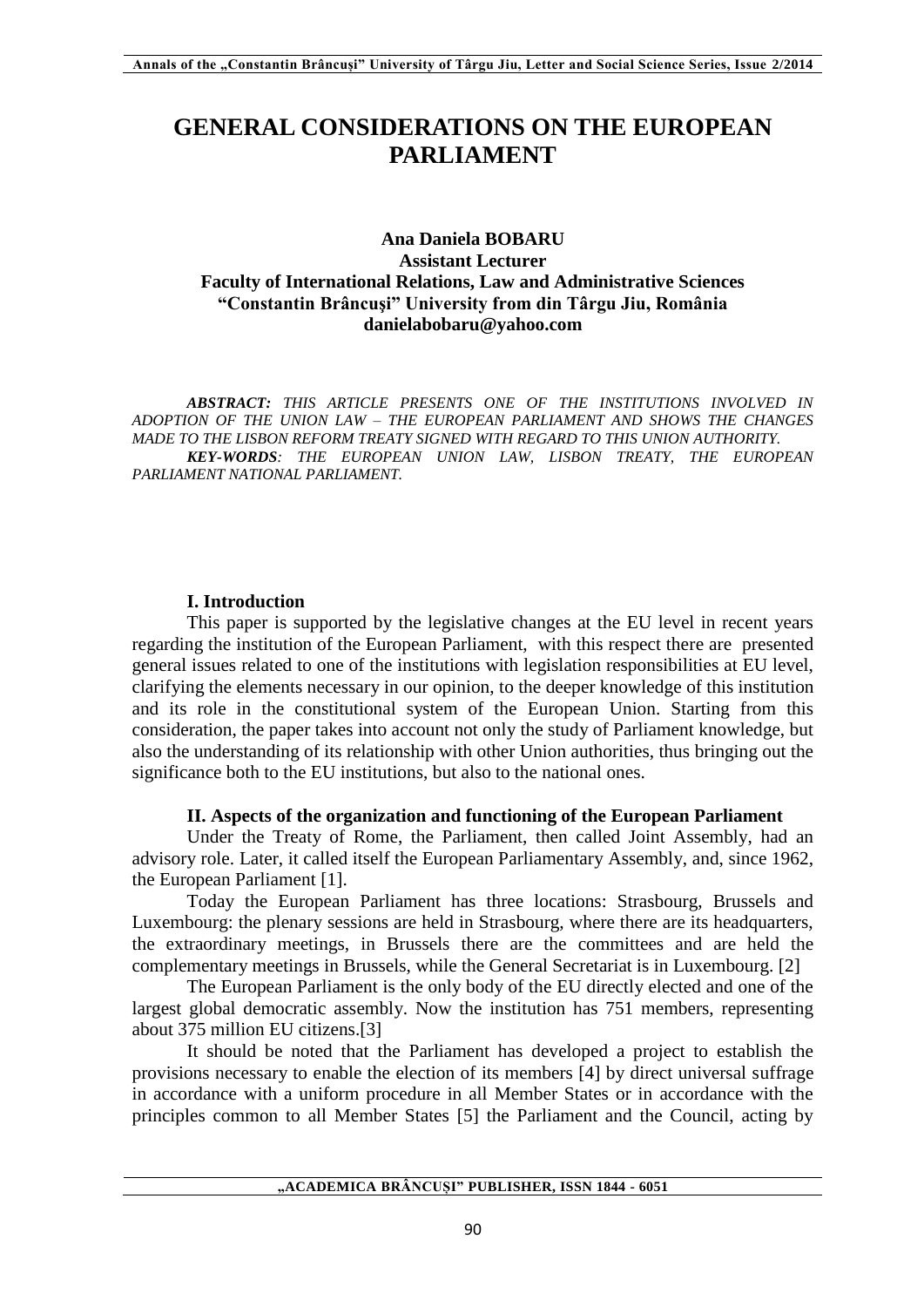means of regulations in accordance with the ordinary legislative procedure, shall establish regulations to the governing political parties at European level. [6]

The representativeness of the European Parliament has been criticized in the specialty literature, whereas the number of Members allocated to each State is proportional to the population size and small States are disproportionately overrepresented. Thus, the text of the Treaty was amended so that the number of representatives elected in each Member State must ensure an appropriate representation of the people of the community. However there is a unanimous agreement that the number of MPs set to be elected in the present and future Member States is an adequate representation.[7]

*Members (MEPs)* are elected every five years by voters in the 28 Member States. Once elected, Members are organized according to their political affinities. They have formed political groups to better defend their positions*.* 

Currently the MEPs operate in seven groups: the European People's Party (Christian -Democrats) and European Democrats, the Socialist Group in the European Parliament, Group of the Alliance of Liberals and Democrats for Europe, the group Union for Europe of Nations, Group of the Greens / Free Alliance European, Confederal Group of the European United Left / Nordic Green, Independence and Democracy Group. [8]

Most MEPs activity takes place in the standing *and temporary committees (the special ones),* pursuing issues in detail and developing opinions, reports that are subsequently put to the vote in plenary. Each Member of Parliament is basically a full member of a committee and an alternate member of another. [9]

Every second Tuesday of March the Parliament meets in an annual meeting, which is the ordinary session. It may meet in extraordinary sessions. In practice, the annual session is never closed, the working periods being recorded within a week of each month, except August. Between-sessions, two weeks are reserved for work in committees. [10]

The agenda for the sessions of the Parliament is established by the Extended Board in collaboration with the Council and Commission. The votes for the items listed on the agenda are grouped for a better evidence, by the end of each session, the meetings being public.

The European Parliament represents all European citizens and the multilingualism of the congregation became one of its most important features. The parliamentary documents are published in all official EU languages, and each Member of Parliament has the right to speak in the official language of their choice. [11]

*The Parliament governing bodies* are the Bureau of the Parliament, Conference of Presidents, the Conference of Committees Chairs, Chairs of all Delegation Interparliamentary Conference. The Bureau consists of a President and 14 Vice-Presidents, elected by the Assembly for a period of two years and a half.

The President of the European Parliament is elected for a period of two and a half (half term), its mandate can be renewed. In carrying out his work, he is assisted by 14 Vice-Presidents and five issues and has the following main duties:

- He presides and pursue the parliamentary deliberations;

- The President opens, adjourn and close the mittings and decides on the admissibility of amendments, on questions directed to the Council and the Commission and on the reports compliance with the regulation;

-The President maintains order during debates, gives the word, declares closed the discussion, votes on issues discussed and proclaims the results of the vote;

**"ACADEMICA BRÂNCUȘI" PUBLISHER, ISSN 1844 - 6051**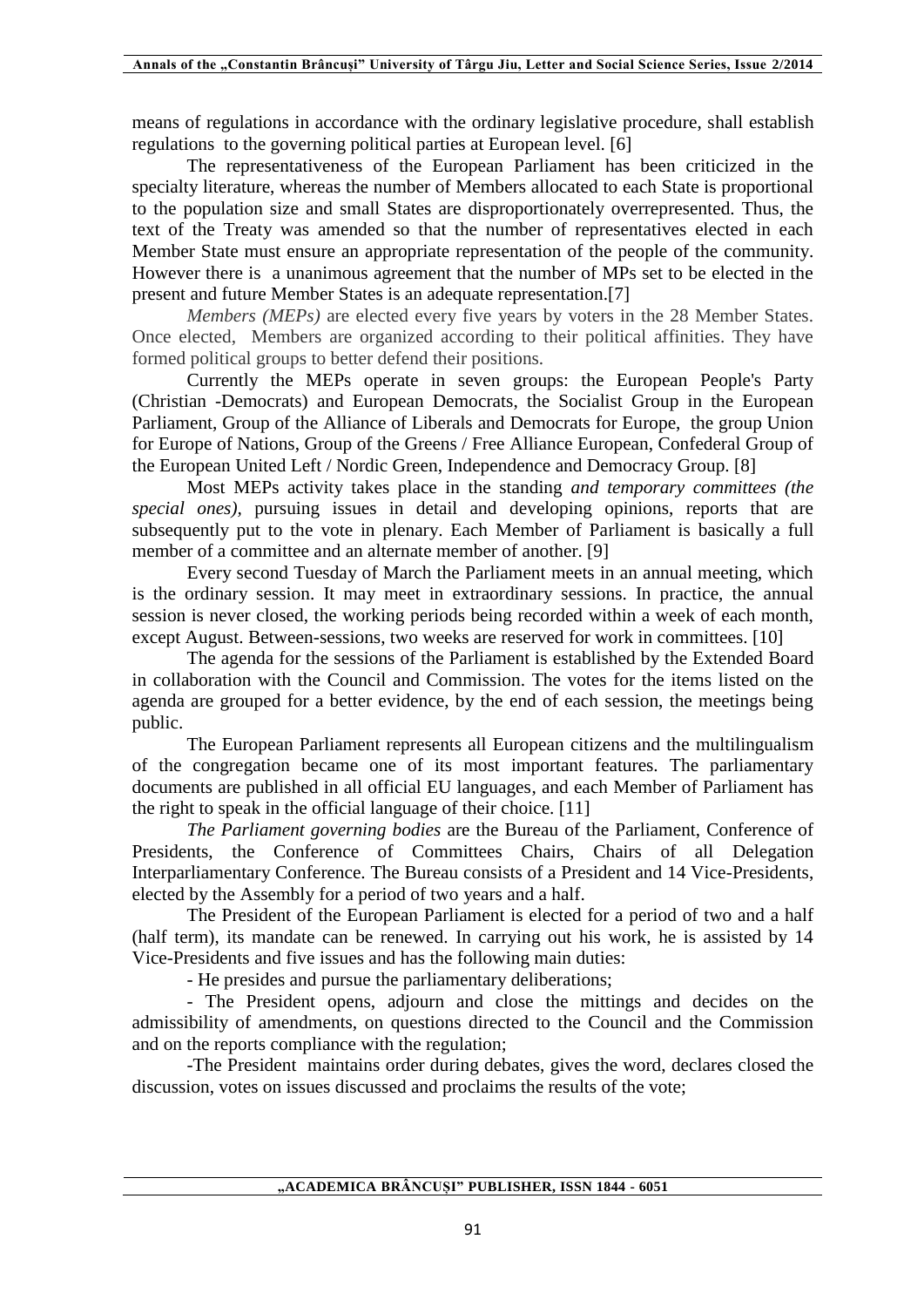- The President submits to the Commissions the communications that concern them;

-He represents the Parliament in international relations at the ceremony, the administrative, legal or financial issues, being able to delegate these powers. [12]

The Vice-Presidents of the European Parliament have been elected in the first round, within the 14 seats that are allocated in order of number of votes cast for candidates who obtain an absolute majority of votes cast. When the number of candidates elected is less than the number of seats to be assigned, it proceeds to a second round, in the same conditions for the allocation of remaining seats In case of equal votes there are declared elected the oldest candidates. [13]

The Vice Presidents replace the President when he can not act or he doesn't want to participate in parliamentary debates, but they also fulfill specific functions foreseen in the Regulation of the European Parliament. [14]

*The Bureau of Parliament* is composed of the President, Vice-Presidents and Quaestors [15] and performs the following duties:

- to regulate the financial, organizational and administrative deputies on the internal organization of the Parliament Secretariat and its bodies,

- to regulate the matters concerning the conduct of meetings;

- to adopt the provisions on independent MPs;

- to establish the organisation chart of the General Secretariat and the regulations concerning the administrative and financial situation of the officials and other servants;

- to establish a preliminary estimate of Parliament;

- to authorize the committee meetings outside normal places of work, hearings and study and travel information for rapporteur;

- to appoint the Secretary General;

- to establish the detailed rules on the status of regulations governing the political parties at European level and meeting the implementing regulation, tasks under the Rules of Procedure of the Parliament. [16]

*The Conference of Presidents* (the Extended Board) consists of the Parliament President and the Presidents of the political groups. The President of a political group can be represented by a member of the group to which it belongs, independent MPs being represented by two delegates without voting. This body aims to achieve consensus on matters on which it is notified. Regarding its activity, there are listed some of its main functions:

- to decide on the organization of the Parliament and legislative issues related programming;

-to perform the competencies specific to the relations with other EU institutions and bodies, national parliaments of the Member States, institutions or organizations outside the EU;

- to determine the composition and powers of parliamentary committees, permanent delegations and ad hoc delegations;

- to present proposals to the Bureau on administrative and budgetary matters of political groups. [17]

Alongside the conference for the functioning of the European Parliament, there is the Conference of Committee Chairs, composed of the Chairs of all Committees and the Chairmen of the Presidents Delegation, which comprises the Chairs of all standing Interparliamentary Delegations. [18]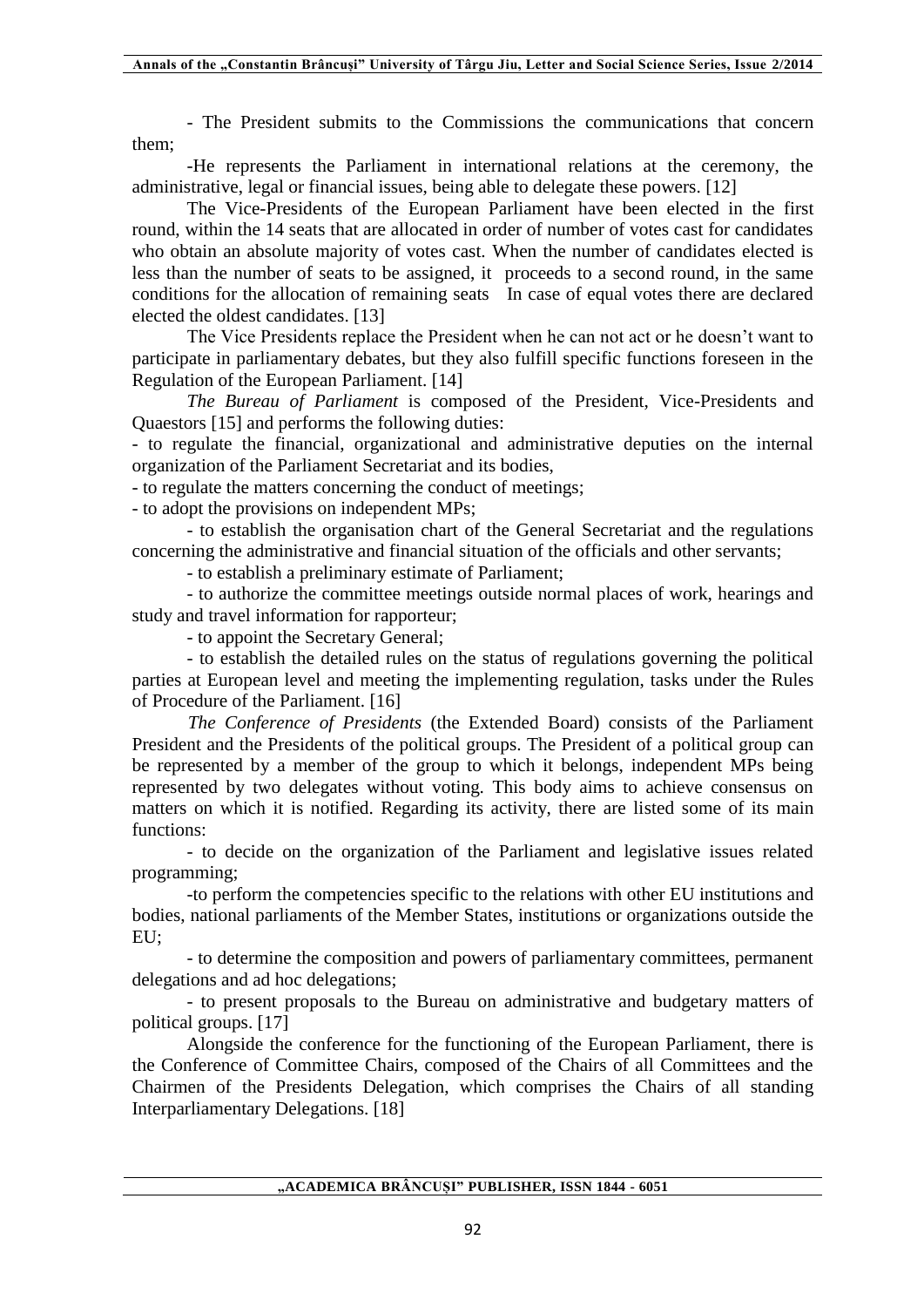#### **III. The Parliament's Powers within the Institutional Union**

When exercising the powers the European Parliament meets the powers conferred by the Treaty, thus, in legislative matters this one has no attributes of the national parliaments, nor power of initiative, which is reserved for the Commission or power to decide which is reserved to the Council.

Succinctly the Parliament's Powers [19] are the following ones:

- Participating in the legislative process (the adoption of the Community acts);

- Participation in the process of adopting the EU budget (together with the Council) and control its implementation, with the support of the Court of Auditors;

- Exercising the political control over how the Commission and other EU institutions fulfill their duties as follows: the Commission is obliged to answer the parliamentary questions addressed and also, the Commission is required to submit an annual report about the activities, to be debated in Parliament;

- The Members of the Commission may attend the Parliament meetings and be heard, if necessary on Commission behalf;

- The Parliament may constitute temporary inquiry committees to investigate the alleged breaches of law, a power which may be exercised unless the alleged violations are reviewed by a court and as long as the legal jurisdiction proceedings haven't been completed;

- Any citizen or person residing in the Union office, or in a Member State has the right to submit petitions on a matter which comes within the Union's fields of activity;

- The Parliament shall appoint an Ombudsman, empowered to receive complaints concerning instances of maladministration in the EU institutions or bodies, excepting the Court of Justice of the European Union;

The Parliament has the power to determine the resignation of the Commission, by a vote of no confidence, indicating that this form of parliamentary control is addressed solely to the Commission, as a body, not against individual Commissioners. [20] The European Parliament's legislative role is presented in two ways:

- The European Parliament shall issue appraisals, which, as in case, may be optional, advisory or consistent.

Therefore, the decision-making procedures at the EU level usually involve the Commission's proposal, the Parliament's opinion and decision of the EU Council. In case of the procedure of the institutional cooperation, in which the EU Council uses the majority required for the treaties decision making, the Parliament's aprraisal is mandatory and its content is compulsory- as an assent, this becomes a consultative appraisal, when it has to be requested and the decision is made unanimously and voluntary or optional, when the treaties do not require the mandatory consulting of the European Parliament, so that the EU Council may ask this one's opinion.

- The co-decision procedure brings on the same level of the Union law adoption the Parliament and the EU Council, under this aspect a decision cannot be made without the consent of both institutions, this form of decision being a fundamental achievement of the European Parliament in the fight of imposing itself as the Union's legislative body, as any national parliament. [21]

The changes concerning the role of the European Parliament in the legislative process, particularly those incurred by the co-decision procedure, have brought it from the ends of the position of the player community in shaping union legislation. The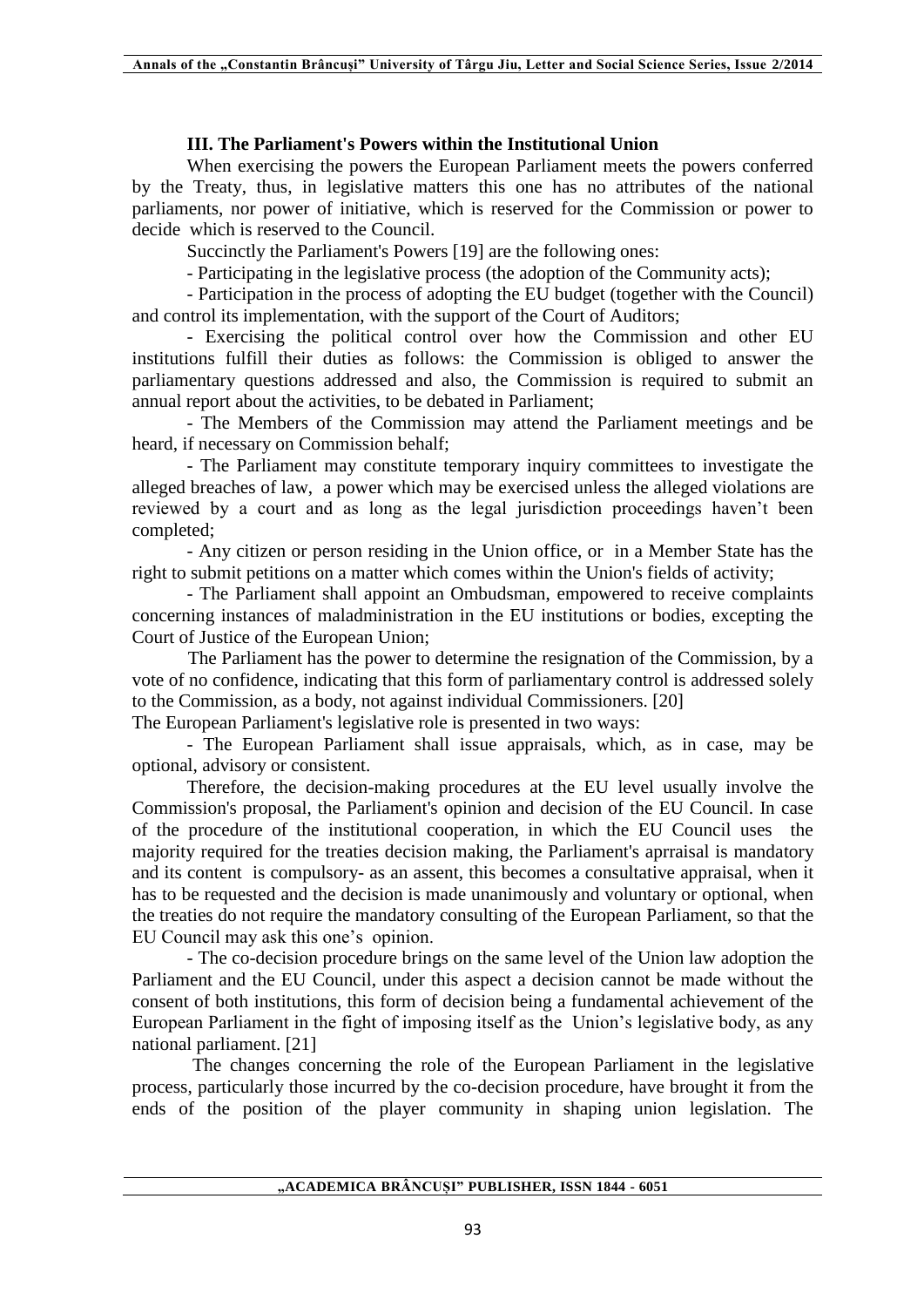Parliament's role in this regard has been further accentuated by regular meetings held by the Council, Commission and European Parliament in the framework of inter-institutional conferences devoted to specific topics or common general issues and the increased contribution of the European Parliament to establish the general legislative agenda. [22]

The European Parliament also has the opportunity to intervene by judicial way, so its jurisdictional Status was stated by the Court of Justice in a series of ruling decisions in different matters, such as:

- The Parliament inviting by the Court to provide information in direct actions or references to obtain preliminary ruling decisions;

- Intervening in the proceeding litigations debated by the Court;

- Submitting an action for failure to act in violation of the Treaty by the Council and the Commission. [23]

Initially, this role was not recognized to the Parliament, of submitting direct actions for annulment against the Council and Commission documents, but this possibility was later clarified, provided that these actions aim at ensuring the Parliament's prerogatives and being sustained based on means resoned exclusively on the violation of these powers, these in order to ensure the institutional balance of the Union. [24].

## **IV. The Highlighting of the legislative changes introduced by the Lisbon Treaty regarding the European Parliament**

The Lisbon Treaty has brought a number of new elements regarding the institution of the European Parliament, so that in this way there are highlighted the main innovative aspects which refer to the number of MPs, legislative powers, external actions, the EU budget, appointing the memebers of other Union institutions, the involvement in solving citizens' problems, revision of the Treaties and the role of the National Parliaments.

a) At the entry into force of the Lisbon Treaty the *number of MEPs* can not exceed 750, plus the President, [25] the representation of citizens shall be decreasing proportionately ensured, with a minimum threshold of six Members per Member State, to any State not being allocated more than 96 seats. The European Council has to adopt unanimously on the initiative of the European Parliament and with its consent, a decision of establishing the composition of the European Parliament.

b) the legislative responsabilities have been permanently extended from a treaty to another, according to the Lisbon Treaty, the Parliament being able to have an equality position with the Council to adopt the major part of the European Union legislation. The Parliament, based on the model followed by the latest treaties, has been increasing its role, the co-decision procedure becoming the ordinary method of working in the legal field. New areas which may apply this method include agriculture, energy, immigration, justice and home affairs, health and structural funds.[26]

c) With respect to the external action,[27] The Treaty of Lisbon provides that the European Parliament will have to give the assent to all international agreements on matters relating to the ordinary legislative procedure.

The Parliament can also guide and promote their development programs and the EU cooperation with all countries in course of developing all over the world, by the Committee on Development and Cooperation within the legislature and the activity of ACP-EU Parliamentary Joint Assembly.

Another novelty element is that one of inviting the Council and / or the High Representative and the Commission to every plenary debate on matters of foreign policy,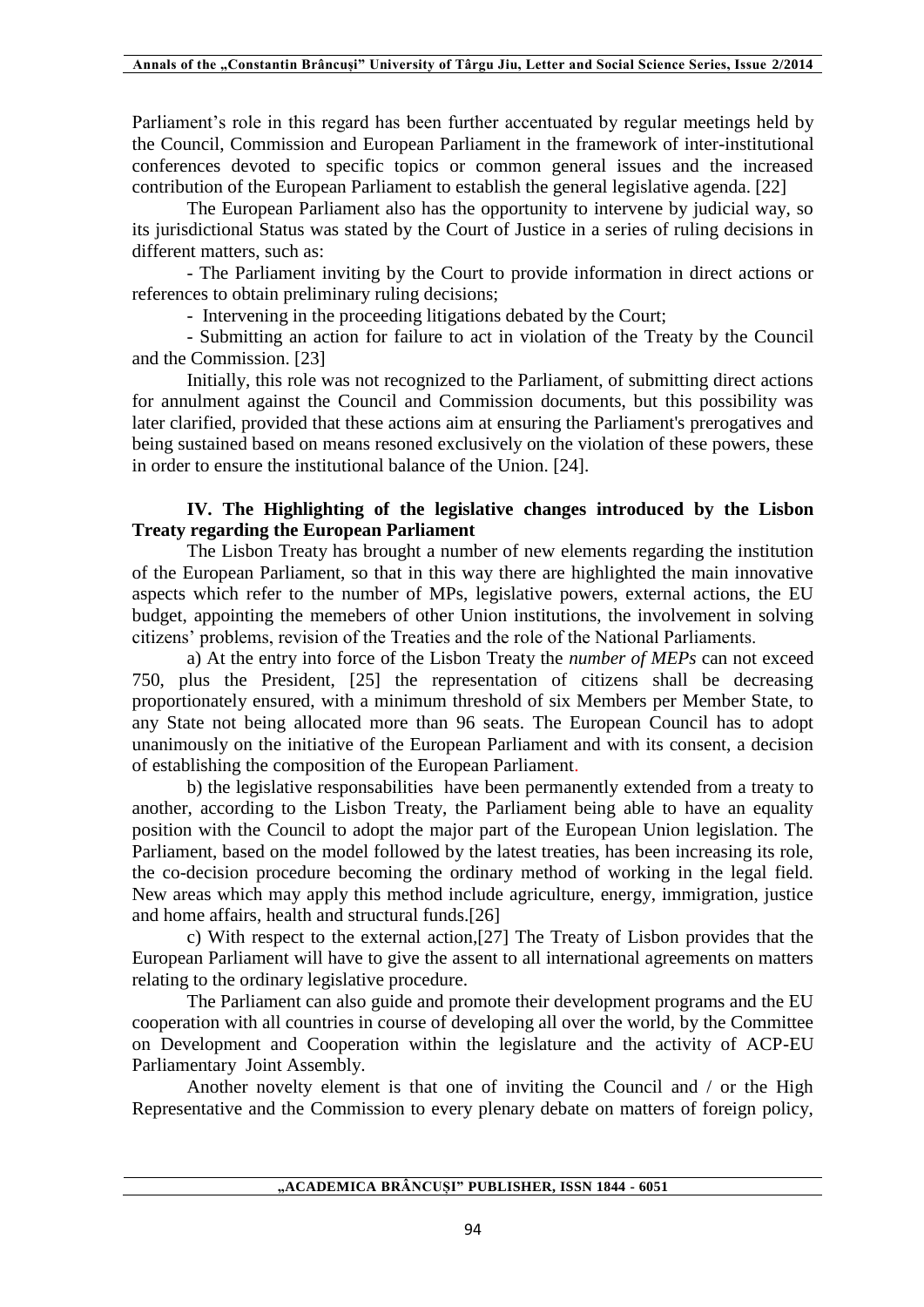security and defense. After the authorization by the Conference of Presidents as a following of a proposal, the competent committee on foreign policy and common security policy may make recommendations to the Council on its areas of competence.

d) With regard to *the Union budget*, pending the adoption of the Lisbon Treaty, on compulsory expenditure (the agricultural expenditure and the related international agreements) the final decision was made by the Council, and the least binding decisions were made by the Parliament, which agreed with the Council.

The new Treaty has eliminated the distinction between the two types of expenditure, so that now the Parliament and the Council will have a balanced role in the adoption of the budget.[28]

e) The direct link between the results of the European elections and the election of candidates for the presidency of the European Commission is a novelty, [29] so the Parliament will have to approve the College Commission and High Representative of the Union for Foreign Affairs and Security Policy.

The Parliament will also elect the President of the European Commission based on the proposals made by the European Council, but only taking into account the results of the legislative elections. When the candidate is elected, the President shall inform the Council thereof, inviting this one to propose, in agreement with the elected President, the candidates for the various posts of Commissioners. If the Parliament does not approve the person designated, the President invites the Council to nominate a new candidate.

Regarding the appointment of the High Representative of the Union for Foreign Affairs and Security Policy, who will hold also the position of Vice-President, before this appointment, the President of the Council and the Chairman of the Committee have been invited by the President to make a statement before Parliament.

Also, after the appointment of the new High Representative for Foreign Affairs and Security Policy, and before overtaking the official functions, this is invited by the President to make a statement before the competent committee and answer questions. [30]

 f) Under the Lisbon Treaty, the Parliament *will have new tools to protect the rights and freedoms of citizens* and will allow them to take part in the political Union process. [31] In this respect the legislature will have to ensure that the new Charter of Fundamental Rights of the European Union will be implemented in an efficient manner.

As a novelty is to be retained the *citizens' initiative*, whereby one million from several European Union countries will be able to present a legislative proposal on the areas of competence of the Union and more than that, the Parliament will defend their rights of the national parliaments to object against the legislative proposals at the Union level, if they consider that the principle of subsidiarity has been violated.

g) The Parliament has gained since the adoption of the Lisbon Treaty, *the right to initiate revisions of the constituent treaties, as well as the take part in the review process.* 

h) An important aspect brought for the first time by the new Treaty is given by the regulating of the *participation of national Parliaments in the Union decision-making process.* 

Thus, the national parliaments can act as guardians of the principle of subsidiarity, may influence the decisions at an early stage of their development of a proposal before this one has to be examined in detail by the European Parliament and the Council of Ministers.

Therefore, the draft legislation submitted to the European Parliament and the Council have to be forwarded to national Parliaments, the projects issued by the Commission are directly forwarded to the national Parliaments, at the same time they are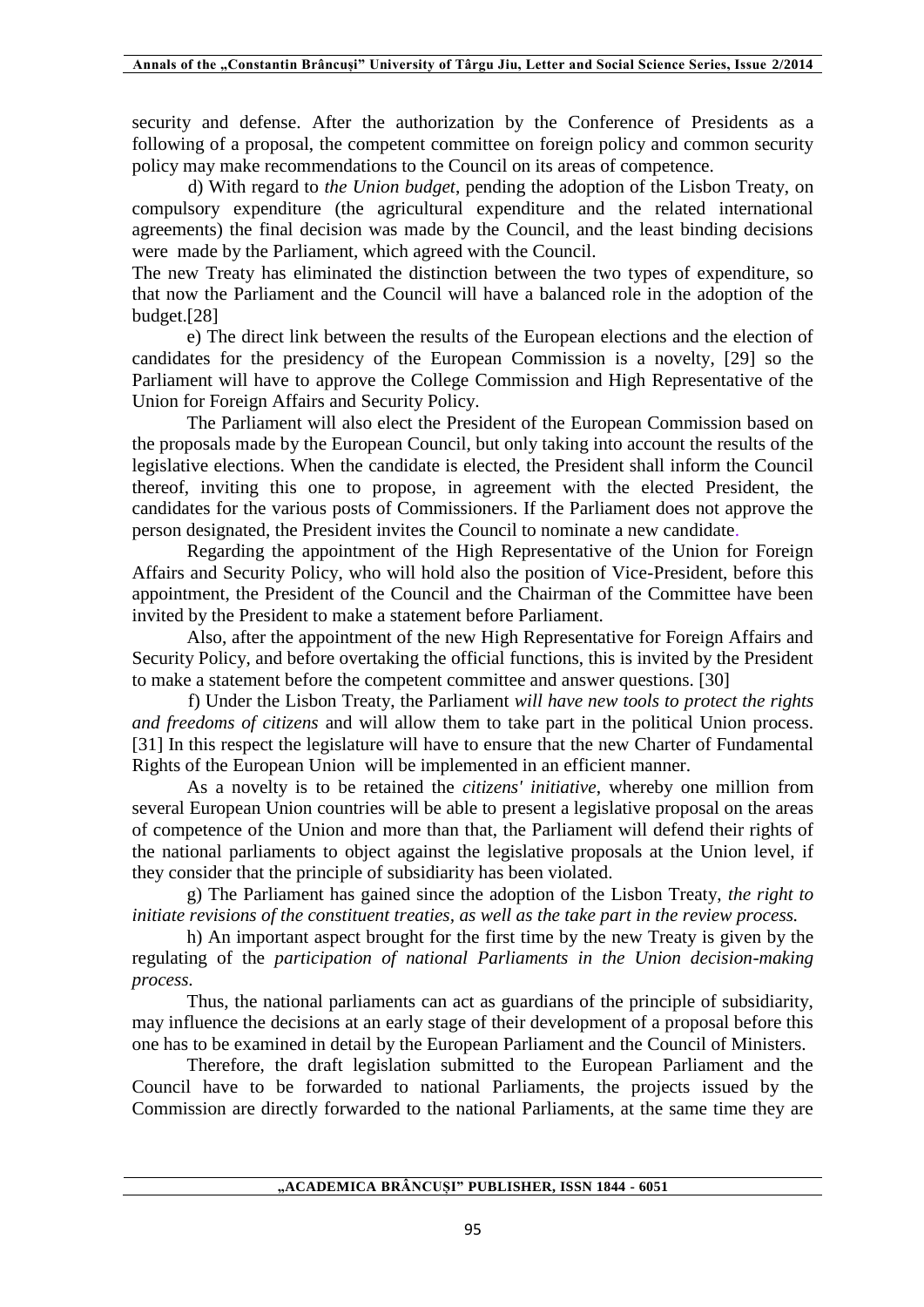submitted to the European Parliament and the Council and the draft legislation issued by the European Parliament are directly transmitted by this one to the national Parliaments. Also, the draft legislative acts originating from a group of Member States, the Court of Justice, the European Central Bank or the European Investment Bank have to be forwarded to the national Parliaments. [32]

In the same context of the novelty element, the national Parliaments are able to submit to the Preşsdint of the European Parliament, to the Council, respectively to the Commission a reasoned appraisal concerning the conformity of a legislative document draft by the subsidiarity principle.

There have been identified in the Treaty as a new element, *the conference of Parliamentary Committees for Union Affairs*, [33] an institution which has to submit to the Council and the Commission any contribution it deems appropriate. Furthermore, this one promotes the exchange of information and sharing of the best practice between the national Parliaments and the European Parliament, including their special committees, organizing Interarlamentary conferences on specific topics.

Also, with the adoption of the Lisbon Treaty the national parliaments will have new skills, [34] such as:

- they will participate in the upcoming revision procedures of the Treaties;

- they will be informed about the applications for accessing to the EU;

-they will participate in the evaluation of the implementation of the EU policies on domain of interior affairs: migration [35], border surveillance[36], refutal of illegal trafficking of people, weapons, drugs [37];

- they will be involved in overseeing the activities of Europol and Eurojust.[38]

**V. In conclusion**, it is to be believed that by tackling general issues, without going too much into details concerning this Union institution, it has been succeeded to clarify the basics regarding one of the most important authorities with legislative role of the European Union, and by highlighting the innovations introduced by the Lisbon Treaty, it has been shown that the role of the European Parliament has increased lately, assigning new skills of reinforcing the importance of the legislative power in the institutional system of the European Union.

#### **REFERENCES**

- [1]. D. A. Crăciunescu, *Institutional European Community Law*, Publishing House ProUniversitaria, Bucharest, 2009, p.171.
- [2]. This distribution has been approved by the European Council of Edinburg in 1992 and by the Treaty of Amsterdam in 1999 (D..A..Crăciunescu, *op.cit*, p.172).
- [3]. [www.agerpres.ro](http://www.agerpres.ro/) and L. M. Trocan, *Public International Law*, C. H. Beck Publishing House, Bucharest, 2014, p. 148.
- [4]. I. Deleanu, *Institutions and Constitutional Procedures– in the Romanian Law in in a compared Law,* Publishing House C.H.Beck, Bucharest, 2006, p.271.
- [5]. Art. 223 TFUE (www.eur-lex.europa.eu.).
- [6]. Art. 224 TFUE (www.eur-lex.europa.eu.).
- **[7].** P. Craig, G. de Burca, *The European Union Law*, Publishing House Hamangiu, Bucharest, 2009, p.74.
- [8]. L. A.Ghica, *The Enciclopedy of the European Union***,** Publishing House Meronia, Bucharest, 2006, p.97.